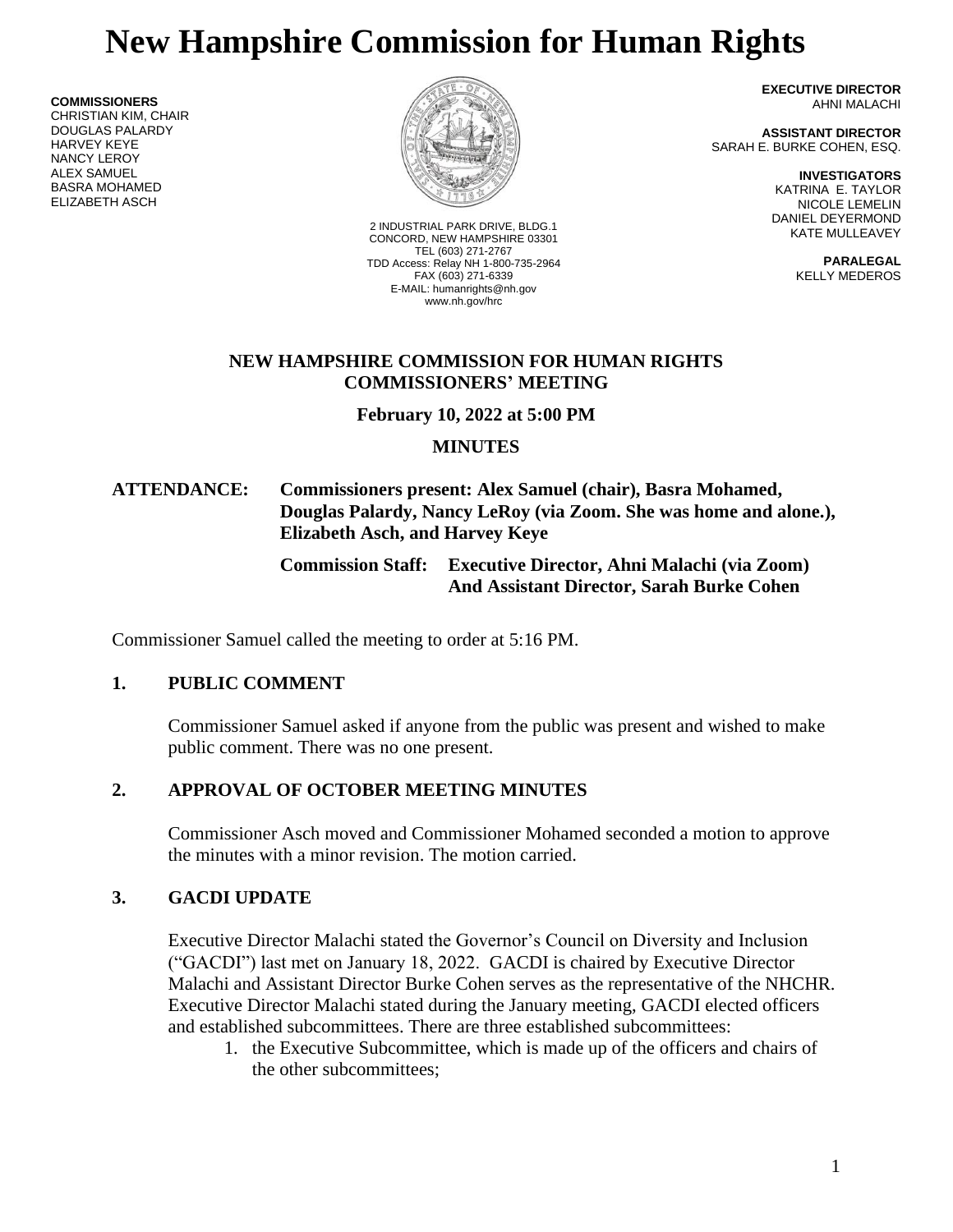- 2. the Outreach and Education Subcommittee which would focus on looking outward to the community through networking and outreach; and
- 3. Government Relation Subcommittee which would focus on looking within state government at policies and practices that would encourage diversity and inclusion.

Commissioner LeRoy asked how many were on GACDI. Executive Director Malachi replied there are currently about 14 members, but there are a few vacancies. Vacancies are appointments made by the Governor. Commissioner LeRoy inquired about GACDI's purpose. Executive Director Malachi stated that GACDI was set forth by Executive Order and it was to focus on reviewing RSA 354-A and looking at advising the Governor on issues revolving around diversity and inclusion inside the state government and as it relates to the state. Executive Director Malachi stated she would send the most recent GACDI annual report to the Commissioners for review as this will relate on what GACDI was established to do and summarize what it has done since its inception. Commissioner Keye asked about the mission of GACDI and when it reports to the Governor. Executive Director Malachi stated there is good relationship between GACDI and the Governor's office as the GACDI can discuss issues and potential solutions with the Governor as necessary. Executive Director Malachi stated it is GACDI's role to spearhead how to make change and inculcate to move issues toward resolutions.

# **4. OFFICE UPDATES**

Executive Director Malachi gave a brief legislative update. She stated there have been numerous hearings and is in the midst of updating her legislative spreadsheet and will forward it to the Commissioners upon completion. Executive Director Malachi briefly discussed the legislative process and where it was currently.

# **5. REVIEW OF INVESTIGATOR CASE LOAD**

Assistant Director Burke Cohen discussed the investigator caseload. She stated 19 cases were closed in January. She said this means the NHCHR is currently has fulfilled approximately 42% of its EEOC contract as it has closed a total of 84 case in Federal Fiscal Year 2022.

Assistant Director Burke Cohen stated the EEOC recently rolled out a new database. The NHCHR uses the EEOC database to allow for dual filing of cases with the EEOC and track all NHCHR cases, even those not dual filed. The new system is called ARC. Assistant Director Burke Cohen explained that there have been some issues with ARC, such as the NHCHR is currently unable to gather statistical information from the system. Assistant Director Burke Cohen stated the system is currently in process and we are hopeful there will be continued improvements that will allow us to use statistical reporting. The system does allow us to view both the NHCHR caseload and EEOC caseload to ensure there are no duplicate cases.

Assistant Director Burke Cohen discussed the process update that the NHCHR staff has been working on since November 2021. The NHCHR has been working toward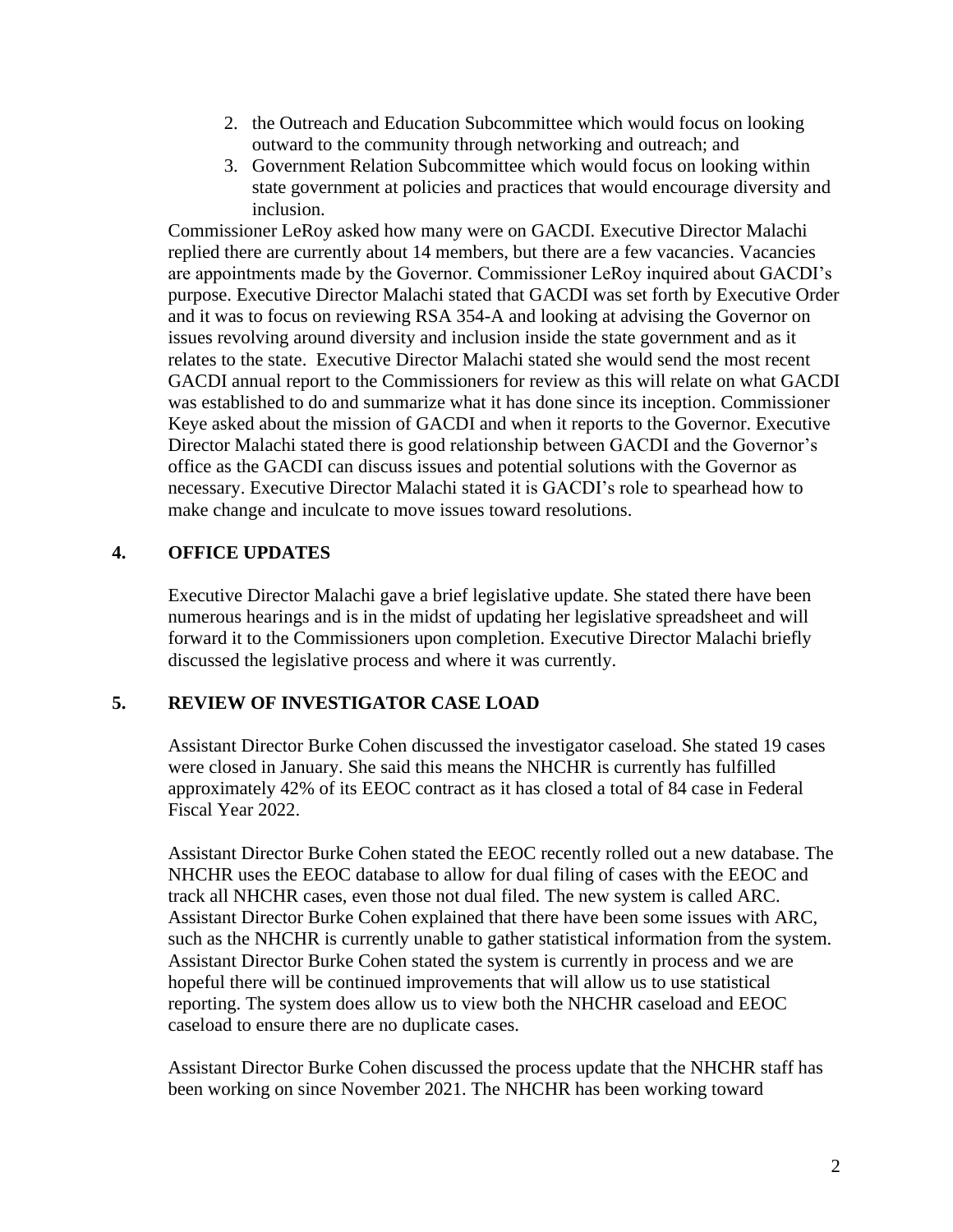streamlining our cases to allow for faster process times. This streamlining will benefit both parties. As part of that process, the NHCHR reports will be formatted differently and will provide a more succinct synopsis of the investigation. As the NHCHR moves toward streamlining, we are requesting it take place in all areas from intake to investigation to my review of reports to Commissioners returning of reports promptly. Assistant Director Burke Cohen stated that, as always, Commissioners are welcome to contact the staff to discuss questions about the process and/or individual cases. Assistant Director Burke Cohen stated the Commissioners are the factfinders and it is the Commissioners that must feel comfortable deciding based on the investigation.

### **6. HEARING SCHEDULE UPDATE**

Assistant Director Burke Cohen discussed the hearing scheduling and updated it. She said there will likely be a public hearing in April. She stated the respondent has not responded to any contact from the NHCHR in the case. The hearing will likely be short should a respondent fail to appear. Assistant Director Burke Cohen briefly discussed the hearing process. Commissioner Palardy inquired about there being some sort of default judgement that could be issued in the case where a Respondent did not attend or participate in a public hearing. Assistant Director Burke Cohen and Executive Director Malachi said they would make inquiries about if other FEPA organization had this ability and discuss with the Commission's legal representative at the Attorney General's office.

### **7. MEDIATORS**

Assistant Director Burke Cohen introduced the Mediator Appointment list. Annually, the Commissioners must appoint the volunteer mediators to the Commission's Mediation Program. Commissioner Keye moved, and Commissioner Palardy seconded a motion to approve the listed mediators and appoint them to the Commission's Mediation Program. The Motion carried.

#### **8. OTHER BUSINESS**

None.

# **9. NON-PUBLIC SESSION**

Commissioners Samuel requested the Commissioners enter non-public session to discuss a personnel matter. Commissioner Samuel moved that pursuant to RSA 91-A:3, II (a), the Commission enter non-public session to discuss personnel matters. Commissioner Mohamed seconded the motion. Upon a roll call vote, all were in favor: Commissioner Palardy - yea; Commissioner LeRoy – yea; Commissioner Keye – yea; Commissioner Samuel—yea; Commissioner Asch - yea; and Commissioner Mohamed —yea. The motion carried. The entered non-public session at 6:11 PM.

At 6:52 PM, the Commissioners returned to Public Session. Commissioner LeRoy moved and Commissioner Mohamed seconded that pursuant to RSA 91-A:3,III to